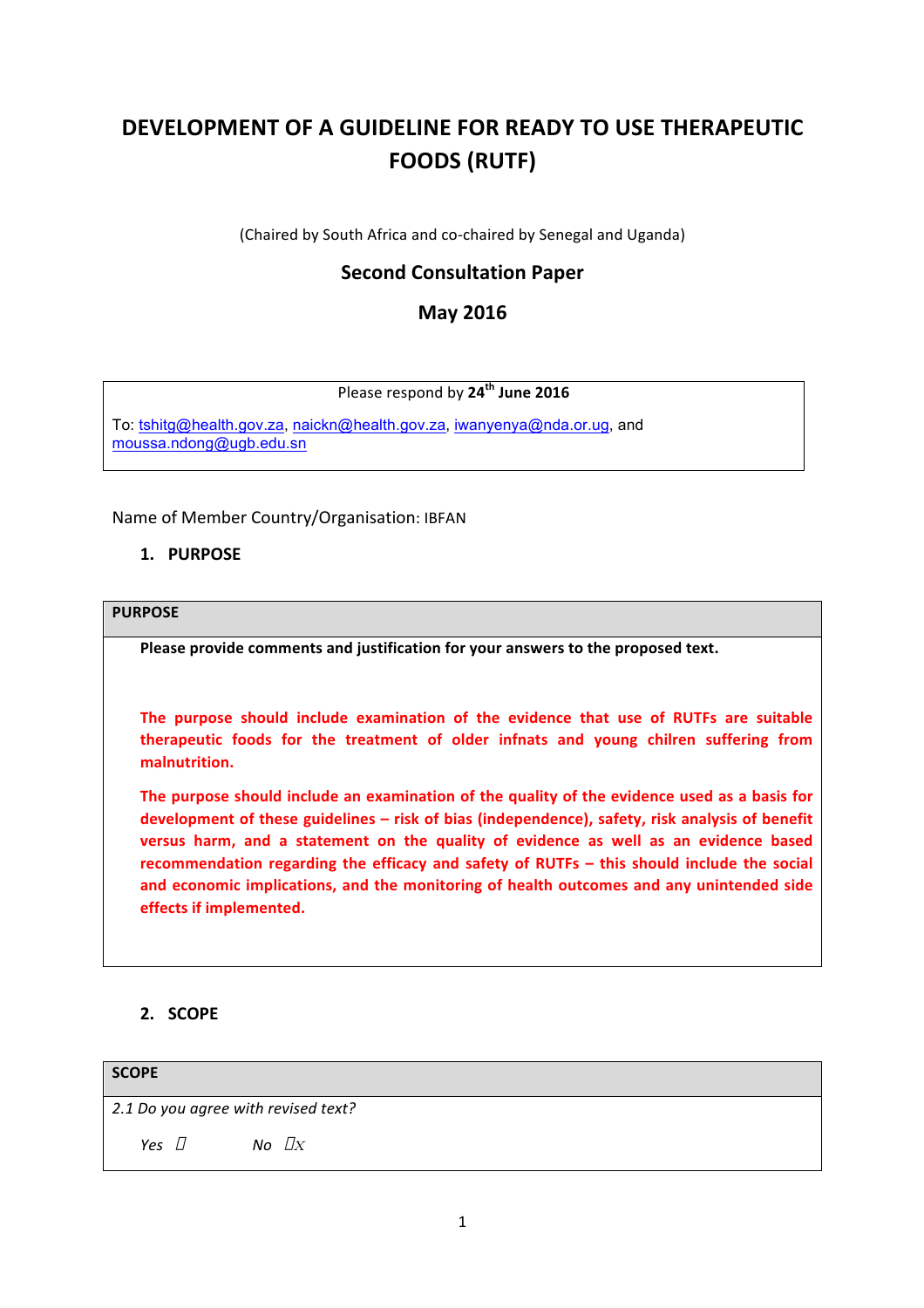2.2 Please suggest the wording and justification for your proposals.

**IBFAN COMMENT:** The provisions of these guidelines apply to Ready to Use Therapeutic Foods for the short term treatment of older infants and young children from 6 to 36 24 months with severe acute malnutrition, in combination with the treatment of the underlying causes of malnutrition.

Commercial complementry foods are not needed as therapeutic foods after the age of 24 months. The use of high nutrient and energy dense family foods is a sustainable way to address the need for the treatment and the rehabilitation of malnourished young children and should be introduced as a preferred means to provide optimal nutrition.

The underlying causes of infectious diseases, malaria and parasites must be treated to prevent **SAM.**

The protection, promotion and support for breastfeeding, including sustained breastfeeding must be central to addressing optimal development, growth and health outcomes for children.

The single product approach to the treatment of SAM is not sustainable and does not address the **complex causes of malnutrition. The guidelines should include information to national governments on how to address the underlying causes of malnutrition and on comprehensive**  approaches to prevent and treat SAM. These should be appropriate to national and cultural needs. The risk of mortality associated with SAM cannot be mitigated by RUTF alone, and their use must be integrated into sustainable, local, family based solutions, with additional focus on building health care systems.

**2.3** Do you agree with the proposed list of products to be excluded from the scope of the **guidelines?**

 $Yes \quad \Box$  **No**  $\Box x$ 

**2.4 Please provide comments and justification for your answers.**

No. Since the food on the list are not defined e.g. complementary foods is a generic term for a range of foods both family or commerialy produced, it is nor feasable to detemine what foods are meant to be excluded from the list. Family foods should be a part of the recommendations and use for the treatment of the various forms of malnutrition.

## **3. DESCRIPTION**

#### **DESCRIPTION**

**3.1 Please provide comments on the suggested wording for the "Description".** 

Ready to Use Therapeutic Foods (RUTF) are commercialy produced high-energy, fortified with industrial micronutrients, ready-to-eat foods and may be suitable for the treatment of children >6 months to 24 months, who are suffering from severe acute malnutrition as outlined in the **2007 Joint Statement by WHO, WFP, UNSCN and UNICEF, Such ready to use commercially** produced and and fortified with industrial micronutrients should be manufactured from ingredients that do not promote unintended consequences such as obesity, cardiac disease, cancers or diabetes. These foods should be manufactured from ingredients that are safe, hygienic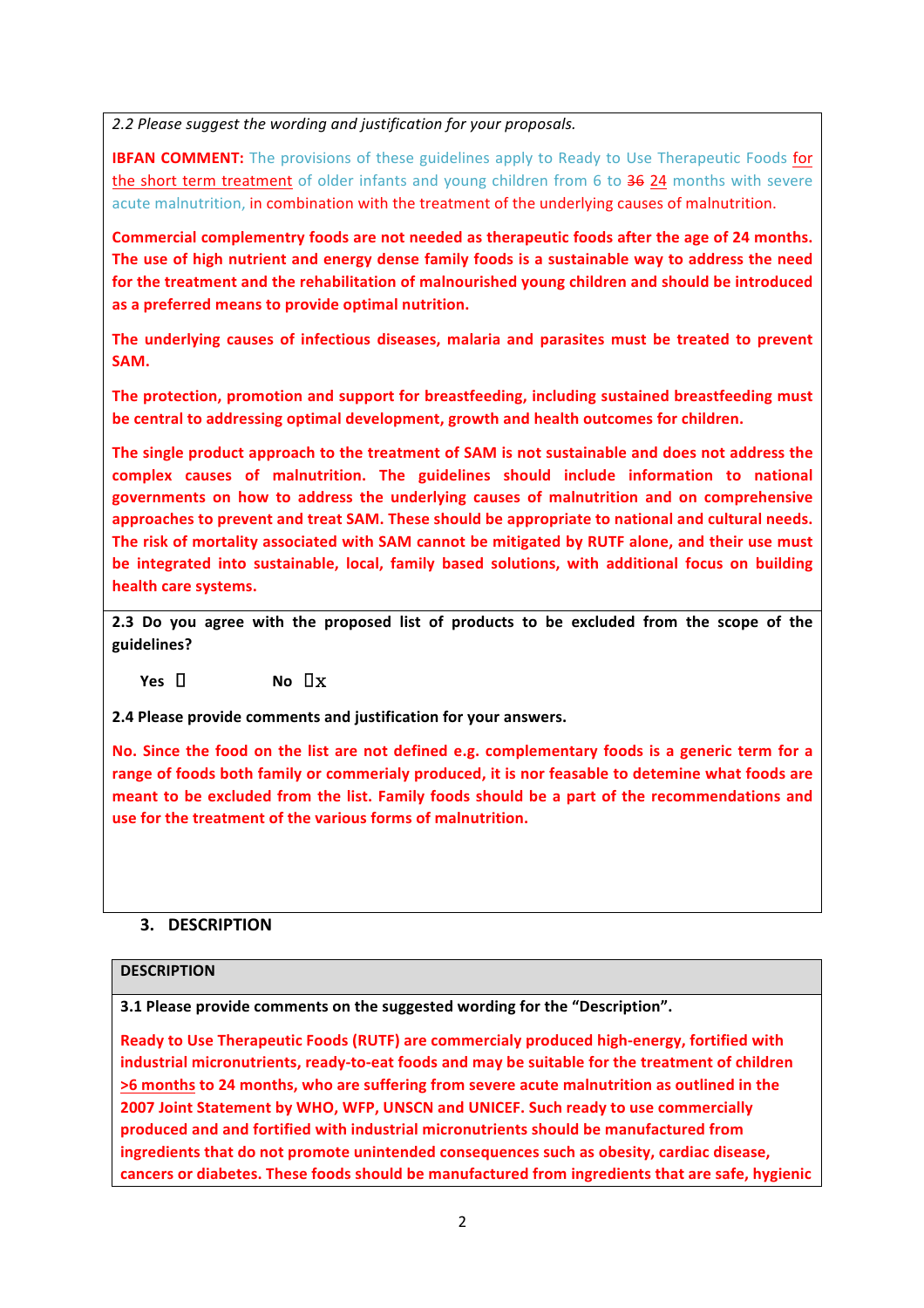and have a high bioavailability to prevent malabsorbtion and increased diarrhral disease resulting from gut damage as a conseqence of malnutrition. Older infants and young children receiving treatment require additional fluids.

The use of RUTFs must not displace breastfeeding. Breastfeeding support should be provided to maintain sustained breastfeeding and relaction counselling should be provided for mothers **wishing to relactate,** 

**IBFAN Comment: Any decisions regarding the safety or composition of these products must be based on evidence that meets WHO's definition of scientific substantiation: "Relevant convincing** */ generally accepted scientific evidence or the comparable level of evidence under the GRADE classification'*

There is a risk that the composition of the products, especially the high sugar content, will **encourage a preference for sweetened foods over traditional family foods and increase the**  possibility of childhood obesity, cardiac disease, cancers or diabetes. There is evidence that the disease burden from SAM is decreasing while childhood obesity is rising.

**11 Extrapolated from UN Inter-agency Group for Child Mortality** *Estimation report on levels and trends in Child Mortality 2015* (WHO, UNICEF, World Bank Group, United Nations).

**2** *Global obesity rise puts UN goals on diet-related diseases 'beyond reach'* **Westernised diets blamed as figures predict failure to meet 2025 target of no increase in obesity or diabetes beyond 2010 levels.** "... Child obesity figures are also rising in many developing countries, particularly in the Middle East, Latin America, China and parts of south-east Asia..." **[www.theguardian.com/socie-](http://www.theguardian.com/socie-)ty/2015/oct/09/obesitys-global-spread-un-goals-diet-related-diseases-fail**

**3.2** Are there any additional terms that should be defined?

**Yes "crushable"** 

Please suggest the terms and the provide justification for your proposals.

The term "Young children" is already defined by Codex as 12-36 months. (CODEX STAN 074-**1981, REV. 1-2006)**

**2.2 OTHER DEFINITIONS** 

<u> 1989 - Jan Samuel Barbara, margaret e</u>

**2.2.1** The term infant means a person not more than 12 months of age.

**2.2.2** The term young children means persons from the age of more than 12 months up to the age of three years (36 months).

**3.3** Do you support the replacement of the word "treatment" by "dietary management" in order to align with the existing Codex text (i.e. CODEX STAN 180-1991)?

No 

**IBFAN COMMENT:** The provision of RUTFs as a treatment food is but one part of a full range of "dietary management" for the treatment and rehabilitation of malnourished children. The transition to family foods and the support for ssutained breastfeeding and/or counselling for relaction are all vital components of an individualized treatment plan for a malnourished child.

It is not necessary to be consistent with the Codex Standard For The Labelling of and Claims For Foods For Special Medical Purposes (CODEX STAN 180-1991) The labelling and marketing requirements of this Standard are ambiguous and inadequate to protect health. It should not be used as a model in this context.<sup>1</sup> It is not enough to forbid public advertising yet leave the door wide open for other forms of promotion: such as claims and promotion via health professionals.

 $1$  Codex Standard For The Labelling of and Claims For Foods For Special Medical Purposes Codex Stan 180-1991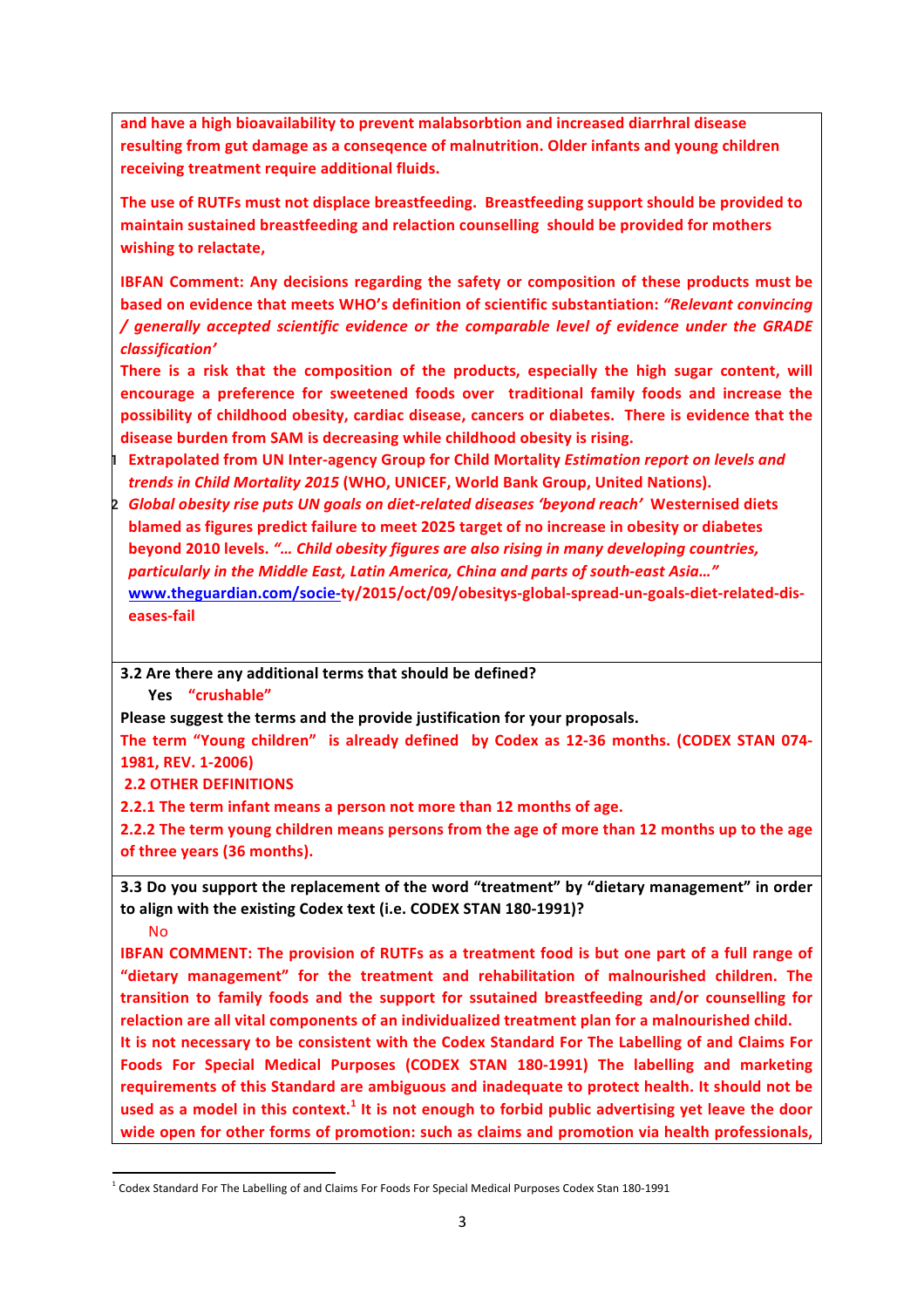fundraising appeals, press releases, donations etc.

RUTFs should only be used for the 'treatment' of severe acute malnutrition and not for 'prevention' purposes. For this reason, and to avoid confusion, the term 'treatment' should be **used consistently:** 

**The Guidelines must warn of the risk that RUTFs often divert scarce resources from nutrition education** on the use of high nutrient nd energy risch family foods and the provision of training, counseling and support for breastfeeding.

## **4. BASIC RAW MATERIALS AND INGREDIENTS**

# **BASIC RAW MATERIALS AND INGREDIENTS**

**4.1 Please provide comments to the proposed wording on RUTF. Please provide justification and** rationale for your comments.

**4.2** Do you agree with the proposed outline on basic raw materials and ingredients?

**No** 

**4.3 If No, provide justification for your answer.** 

Cow' milk proteins may cause increased gut damage in malnourished children. Human milk has gut healing properties and protects the normal microbiome of the malnourished child. Other foreign proteins will cause increased gut damage, malabsorption and delayed healing.

**4.4** Are there still other raw materials and ingredients that have not been covered in the proposed section on "Basic Raw Materials and Ingredients"?

Yes  $\Box$ 

Please provide the rationale and justification for your proposals.

**There** is a need for independent evaluation of the composition and efficacy of RUTFs. Any decisions regarding the safety or composition of these products must be based on evidence that meets WHO's definition of scientific substantiation: "Relevant convincing / generally accepted scientific evidence or the comparable level of evidence under the GRADE classification'

WHA Resolution **(WHA 55.25)** *URGES Member States, as a matter of urgency (4) to ensure that the introduction of micronutrient interventions and the marketing of nutritional supplements do not replace, or undermine support for the sustainable practice of, exclusive breastfeeding and optimal complementary feeding;*

**4.5** Do you agree that the ingredients should be listed in descending order of proportion?

**Yes** 

**4.6** Do you agree that the appropriate class names and specific names be declared for all **ingredients?**

**Yes** 

**4.7 Please provide the rationale and justification for your answer.** 

**4.8 Do you agree that the proposed statement be included under this section?**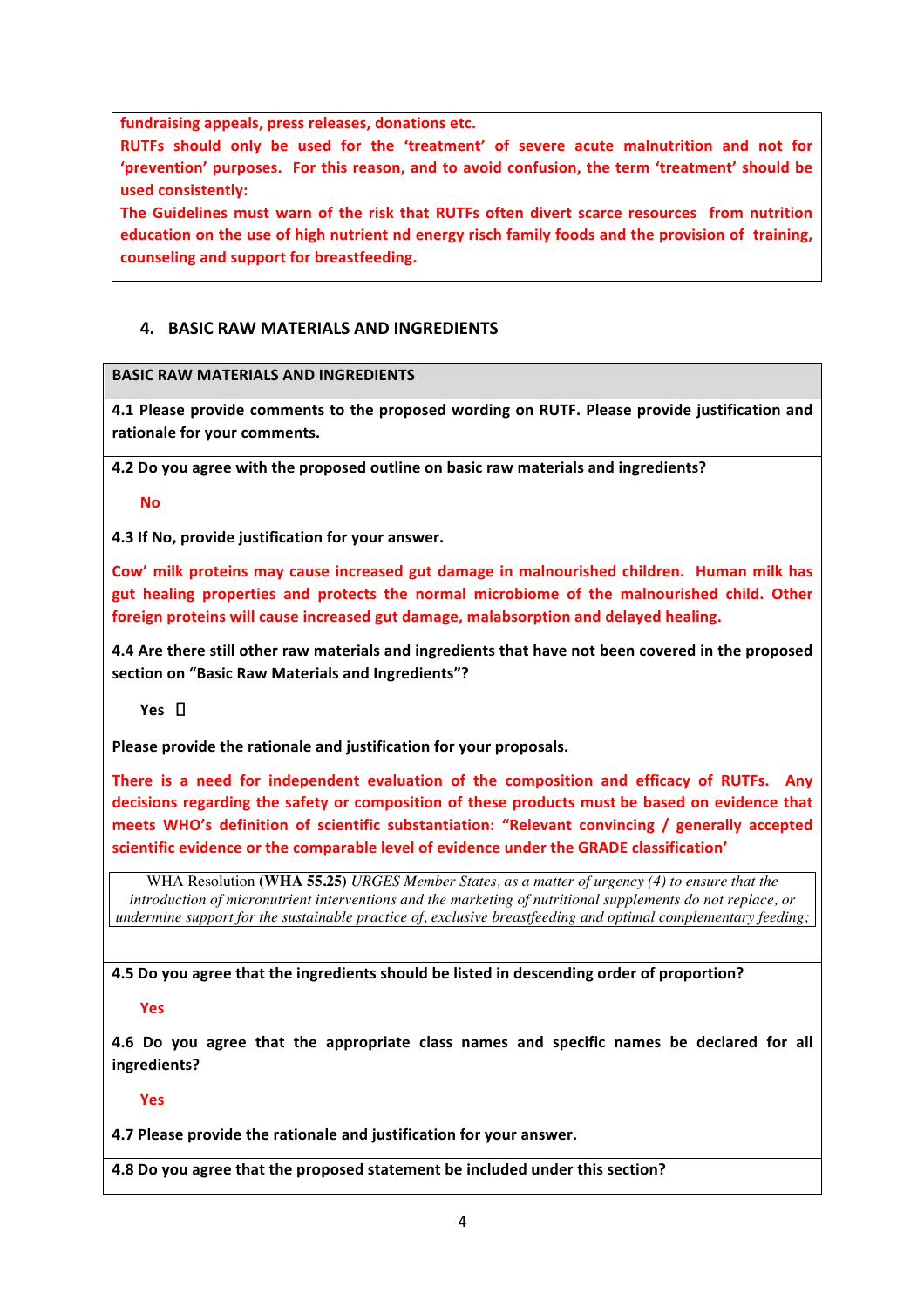$N$ **O**  $\Box$ 

**4.9 Please provide comments on the wording and the proposed text.** 

The use of RUTFs cannot be justified unless the underlying causes of malnutrition are addressed. Any decision to use RUTFs must be integrated into sustainable, local, family based solutions, with additional focus on building health care systems. National governments must **ensure a comprehensive prevention and treatment for SAM that is appropriate to national needs** and cultural practices and not based on single product approaches.

The Mother and baby are an inseperable biological unit (see the WHO Global Strategy for Infant **and Young Child Feeding.)**

# **5. NUTRITIONAL COMPOSITION AND QUALITY FACTORS**

**NUTRITIONAL COMPOSITION**

**Vitamins and Minerals**

**5.1** Do you support the setting of minimum and maximum levels for vitamins and minerals for the **RUTF** products?

 $Yes \quad \Box$  **No**  $\Box$ 

5.2 Are there any proposals you want to make with regard to the minimum and maximum levels? Please provide the rationale and the scientific evidence for your proposals.

**IBFAN** Comment: The Guidance should define the essential composition/max min levels of **products** wherever possible. Optional ingredients can be listed but should not be used as an **opportunity for promotions claims. RUTF packaging and information must not use promotional** claims of any kind.

**There** is a need for independent evaluation of the composition and efficacy of RUTFs. Any decisions regarding the safety or composition of these products must be based on evidence that meets WHO's definition of scientific substantiation: "Relevant convincing / generally accepted scientific evidence or the comparable level of evidence under the GRADE classification'

Essential Fatty acids (omega-3 and omega-6)

5.3 Do you support the revision and setting of minimum levels for essential fatty acids in RUTF? **5.4** Are there any proposals you want to make with regard to the minimum levels? Please provide the rationale and the scientific evidence for your proposals.

**Same comment as for 5.2** 

**Additional Nutrients**

**5.5** Do you support the addition of other nutrients such as manganese in the nutritional composition for **RUTF?** 

**5.6 Please indicate the nutrients to be added and provide scientific iustification for your proposals.**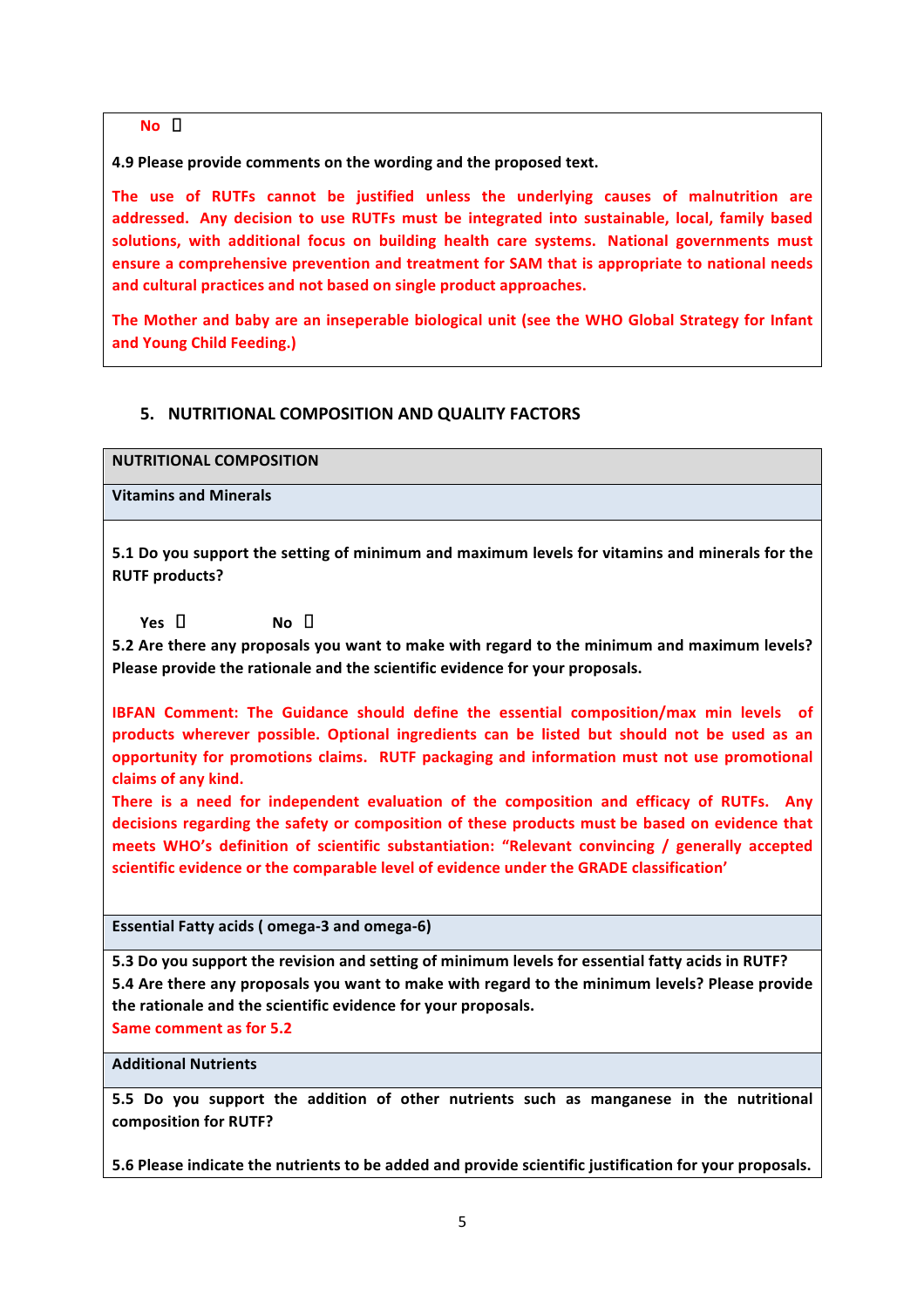**Same comment as for 5.2** 

**Measuring Protein Quality**

5.7 Should this statement "50% of protein sources from milk products" be removed or amended?

**5.8** If Yes, provide the draft wording for the proposed statement and the justification.

5.9 Should other methods be considered if the PDCAAS digestibility of a protein could not be determined due to other technical reasons? For example, biological assays or calculated from published data on essential amino acid patterns of dietary proteins and their digestibility. Same as for 5.2

**Pre and pro-biotic** 

**5.10 Should pre- and pro-biotic be considered as optional ingredients in RUTF?** There is no substantive scientific evidence that these ingredient have benefits in healthy non**malnourished children**

See the Cochrane reviews Ready-to-use therapeutic food for home-based treatment of severe acute malnutrition in children from six months to five years of age (Review) Schoonees A, Lombard **M, Musekiwa A, Nel E, Volmink J The Cochrane Library 2013, Issue 6** Please provide the rationale and justification for your answer.

## **6. CONTAMINANTS**

#### **CONTAMINANTS**

**6.1 Do you agree with the proposed wording and sub-sections?**  $N$ <sup> $\alpha$ </sup>  $\Box$ 

Add to the list: Food additives and Biological active agents such as estrogenic compounds in soy.

## **7. TECHNOLOGIES FOR AND EFFECT FOR PROCESSING**

#### **TECHNOLOGIES FOR AND EFFECT FOR PROCESSING**

**7.1** Do you agree with the revised section and proposed sub-sections?

 $Yes \quad \Box$  **No**  $\Box$ 

**Same as for 5.2**

## **8. METHODS OF ANALYSIS AND SAMPLING**

#### **METHODS OF ANALYSIS AND SAMPLING**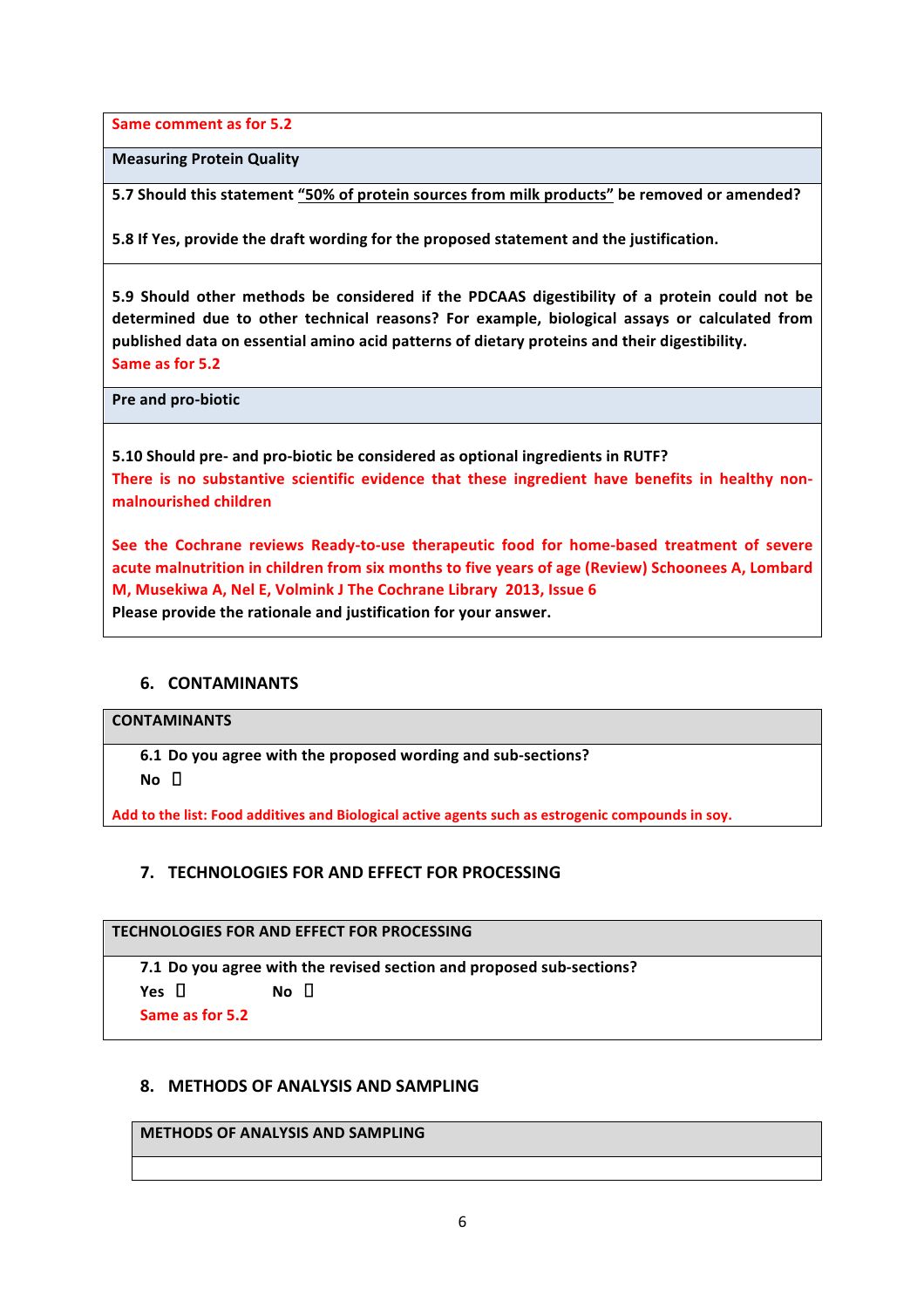**8.1** Are there any other issues that should be considered under this section

**Same as for 5.2**

## **9. HYGIENE**

#### **HYGIENE**

9.1 Are there any other issues that should be considered under this section? **Same as for 5.2**

#### **10. PACKAGING**

# **PACKAGING**

10.1 Do you agree that RUTF should be packaged into single-use sachets to minimize the risk of **contamination at home?**

 $No$   $\Box$ 

At what age level is this to be set? A 6 month will require no more than 100 kcal in addition to **breastmilk a 9 month old 200 kcal and so on ...** 

**10.2 What should be the volume ranges of single-use sachets?**

How can this be individulaized to meet the specific needs of a malnnourished infant/young child?

**10.3** What should be the nutritional content ranges (e.g. macronutrients) of a single-use sachet?

#### **11. LABELLING**

#### **LABELLING**

**11.1** Do you have additional comments on the proposed wording for this section?

**Mandatory Statements for Labelling Purposes**

**11.2** Do you agree with the wording and the proposed mandatory statements?

**No** 

Please provide comments on the above suggested wording.

The following mandatory statements were proposed by eWG Members.